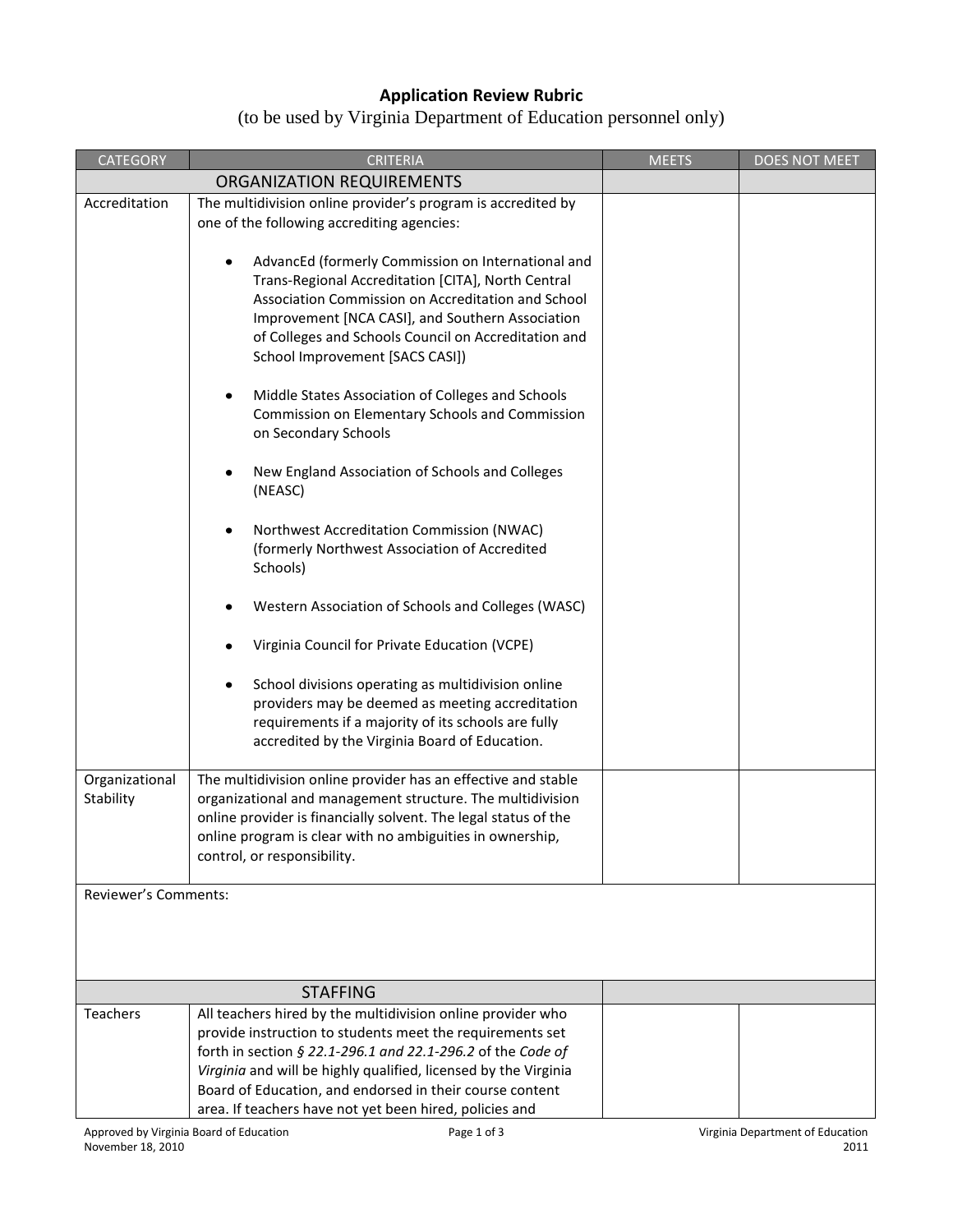| <b>CATEGORY</b>             | <b>CRITERIA</b>                                                                                                          | <b>MEETS</b> | <b>DOES NOT MEET</b> |  |  |
|-----------------------------|--------------------------------------------------------------------------------------------------------------------------|--------------|----------------------|--|--|
|                             | procedures in place ensure they will be hired to meet the                                                                |              |                      |  |  |
|                             | above requirements.                                                                                                      |              |                      |  |  |
|                             |                                                                                                                          |              |                      |  |  |
|                             | The multidivision online provider must provide at least one                                                              |              |                      |  |  |
|                             | FTE teacher at a reasonable ratio to students based on grade                                                             |              |                      |  |  |
|                             | and subject being taught but not exceeding 150 students per                                                              |              |                      |  |  |
|                             | FTE teacher.                                                                                                             |              |                      |  |  |
| Administrators              | All administrators hired by the multidivision online provider                                                            |              |                      |  |  |
|                             | meet the requirements set forth in section § 22.1-212.26.B of                                                            |              |                      |  |  |
|                             | the Code of Virginia. The Code of Virginia states: "The                                                                  |              |                      |  |  |
|                             | administrator of a virtual school program must hold an                                                                   |              |                      |  |  |
|                             | advanced degree from a regionally accredited institution of                                                              |              |                      |  |  |
|                             | higher education with educational and work experience in                                                                 |              |                      |  |  |
|                             | administering education programs." If administrators have not                                                            |              |                      |  |  |
|                             | yet been hired, policies and procedures in place ensure they                                                             |              |                      |  |  |
|                             | will be hired to meet the above requirements.                                                                            |              |                      |  |  |
|                             |                                                                                                                          |              |                      |  |  |
| <b>Reviewer's Comments:</b> |                                                                                                                          |              |                      |  |  |
|                             |                                                                                                                          |              |                      |  |  |
|                             |                                                                                                                          |              |                      |  |  |
|                             |                                                                                                                          |              |                      |  |  |
|                             | <b>DATA</b>                                                                                                              |              |                      |  |  |
| Data Reporting              | Multidivision online providers are able to provide data to each                                                          |              |                      |  |  |
|                             | division in which students are enrolled for the purposes of                                                              |              |                      |  |  |
|                             | monitoring student participation and progress to ensure that                                                             |              |                      |  |  |
|                             | students meet division attendance requirements and make                                                                  |              |                      |  |  |
|                             | progress toward successful completion of the course. Data                                                                |              |                      |  |  |
|                             | and data management meet state and federal reporting                                                                     |              |                      |  |  |
|                             | requirements.                                                                                                            |              |                      |  |  |
| Data Reporting              | Multidivision online providers are able to provide data to the                                                           |              |                      |  |  |
|                             | Virginia Department of Education for the purposes of                                                                     |              |                      |  |  |
|                             | reporting information to the Governor and the General                                                                    |              |                      |  |  |
|                             | Assembly regarding multidivision online learning during the                                                              |              |                      |  |  |
|                             | previous school year.                                                                                                    |              |                      |  |  |
| Reviewer's Comments:        |                                                                                                                          |              |                      |  |  |
|                             |                                                                                                                          |              |                      |  |  |
|                             |                                                                                                                          |              |                      |  |  |
|                             |                                                                                                                          |              |                      |  |  |
|                             |                                                                                                                          |              |                      |  |  |
|                             | <b>ACCOUNTABILITY</b>                                                                                                    |              |                      |  |  |
| Pupil                       | The pupil performance standards for online courses or virtual                                                            |              |                      |  |  |
| Performance                 | school programs meet or exceed any applicable Virginia Board<br>of Education Standards of Accreditation. Any educational |              |                      |  |  |
|                             | objectives and assessments used to measure pupil progress                                                                |              |                      |  |  |
|                             | toward achieving pupil performance standards are in                                                                      |              |                      |  |  |
|                             | accordance with the Board's Standards of Accreditation and                                                               |              |                      |  |  |
|                             | all applicable state and federal laws.                                                                                   |              |                      |  |  |